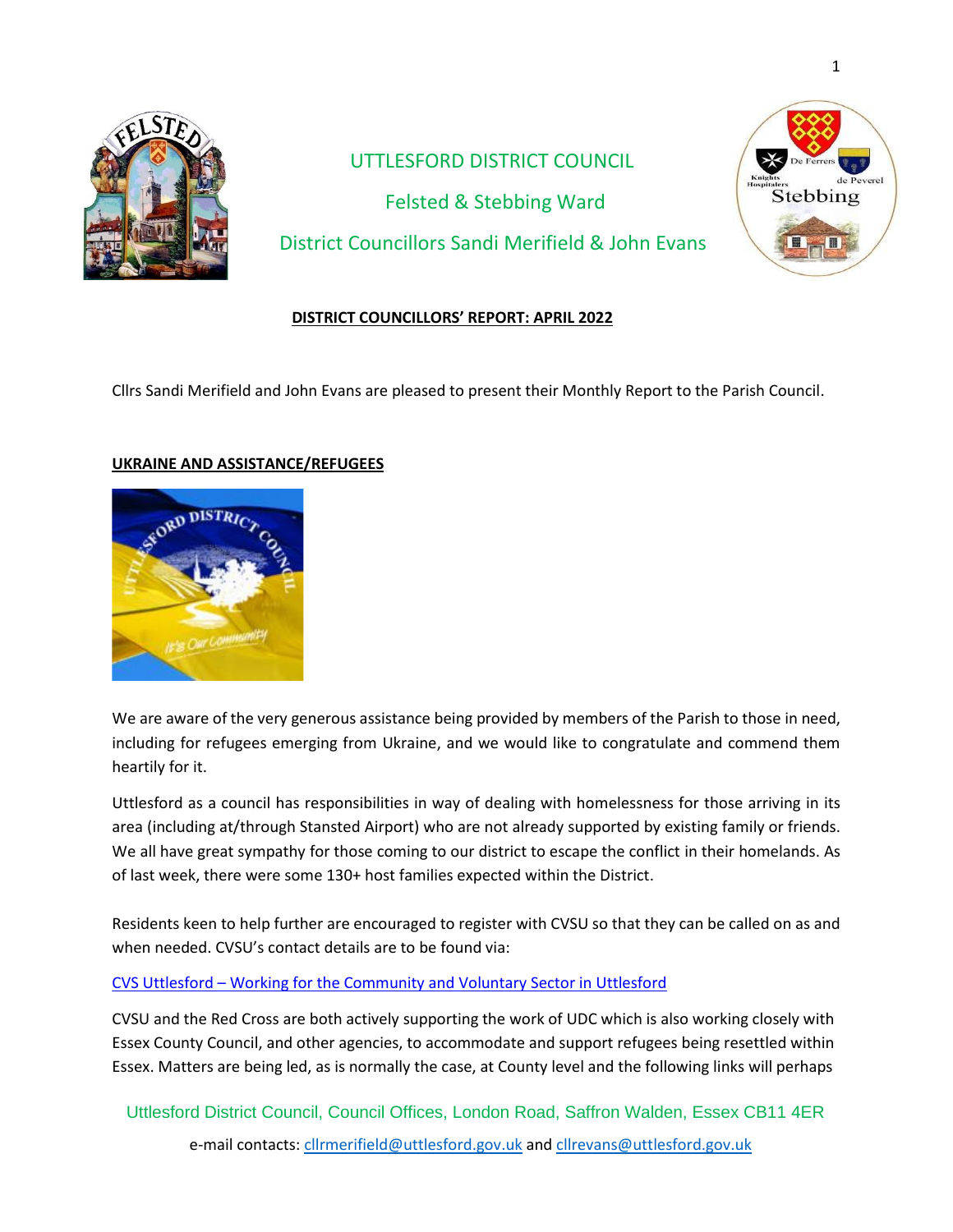provide a ready means for residents to learn more about the work being done in the context of the "Homes for Ukraine Scheme".

Essex County Council has the following pages on their website:

- ► [Welcome to Essex: packs for sponsors](https://lnks.gd/l/eyJhbGciOiJIUzI1NiJ9.eyJidWxsZXRpbl9saW5rX2lkIjoxMDIsInVyaSI6ImJwMjpjbGljayIsImJ1bGxldGluX2lkIjoiMjAyMjA0MDQuNTU4ODA4ODEiLCJ1cmwiOiJodHRwczovL3d3dy5lc3NleC5nb3YudWsvbmV3cy93ZWxjb21lLXRvLWVzc2V4LXBhY2tzLWZvci1zcG9uc29ycz91dG1fbWVkaXVtPWVtYWlsJnV0bV9zb3VyY2U9Z292ZGVsaXZlcnkifQ.O4XWdn2I5vi00ya-FxSmaUxXjUcN-V7lskiQ--qU7ic/s/691480961/br/129254291282-l)
- ► [Information for sponsors welcoming a Ukrainian person or family](https://lnks.gd/l/eyJhbGciOiJIUzI1NiJ9.eyJidWxsZXRpbl9saW5rX2lkIjoxMDMsInVyaSI6ImJwMjpjbGljayIsImJ1bGxldGluX2lkIjoiMjAyMjA0MDQuNTU4ODA4ODEiLCJ1cmwiOiJodHRwczovL3d3dy5lc3NleC5nb3YudWsvbmV3cy9pbmZvcm1hdGlvbi1mb3Itc3BvbnNvcnMtd2VsY29taW5nLWEtdWtyYWluaWFuLXBlcnNvbi1vci1mYW1pbHk_dXRtX21lZGl1bT1lbWFpbCZ1dG1fc291cmNlPWdvdmRlbGl2ZXJ5In0.pKf5HtYOmbu9tRFIFd4-krDAbLgiWG6WWjq2w2cAq3w/s/691480961/br/129254291282-l)

General information and updates are also available on the county council website: **Essex stands with** [Ukraine: what you can do to help.](https://lnks.gd/l/eyJhbGciOiJIUzI1NiJ9.eyJidWxsZXRpbl9saW5rX2lkIjoxMDQsInVyaSI6ImJwMjpjbGljayIsImJ1bGxldGluX2lkIjoiMjAyMjA0MDQuNTU4ODA4ODEiLCJ1cmwiOiJodHRwczovL3d3dy5lc3NleC5nb3YudWsvbmV3cy9lc3NleC1zdGFuZHMtd2l0aC11a3JhaW5lLXdoYXQteW91LWNhbi1kby10by1oZWxwP3V0bV9tZWRpdW09ZW1haWwmdXRtX3NvdXJjZT1nb3ZkZWxpdmVyeSJ9.ujY6ROybNtB1QHtZvf2OQrFLsQbB3IgD9uWRlTpk4gY/s/691480961/br/129254291282-l)

Further information on how you can get involved, donate and show your support is available on the **ESSEX** [is United for Ukraine](https://lnks.gd/l/eyJhbGciOiJIUzI1NiJ9.eyJidWxsZXRpbl9saW5rX2lkIjoxMDUsInVyaSI6ImJwMjpjbGljayIsImJ1bGxldGluX2lkIjoiMjAyMjA0MDQuNTU4ODA4ODEiLCJ1cmwiOiJodHRwOi8vd3d3LmZhY2Vib29rLmNvbS9ncm91cHMvZWl1Zm9ydWtyYWluZT91dG1fbWVkaXVtPWVtYWlsJnV0bV9zb3VyY2U9Z292ZGVsaXZlcnkifQ.v61kKv7J34Mn8mBOCM0hTtfor62KnVT4H-suDiXn6GU/s/691480961/br/129254291282-l) Facebook page.

Businesses wishing to help can find resources on th[e Essex Chambers of Commerce website.](https://lnks.gd/l/eyJhbGciOiJIUzI1NiJ9.eyJidWxsZXRpbl9saW5rX2lkIjoxMDYsInVyaSI6ImJwMjpjbGljayIsImJ1bGxldGluX2lkIjoiMjAyMjA0MDQuNTU4ODA4ODEiLCJ1cmwiOiJodHRwczovL3d3dy5lc3NleGNoYW1iZXJzLmNvLnVrL3VrcmFpbmVfY3Jpc2lzX2d1aWRhbmNlLmh0bT91dG1fbWVkaXVtPWVtYWlsJnV0bV9zb3VyY2U9Z292ZGVsaXZlcnkifQ.MpqE3WNVxO7wZ71DQWyyzQOeId2jBW5yRUwoxqn9Fnk/s/691480961/br/129254291282-l)

#### **ENERGY BILLS**

Uttlesford residents living in a property in Council Tax bands A to D are likely to receive a £150 rebate from the government to help with the cost of energy bills. This will be paid straight into the householder's bank account if they pay their council tax by direct debit.

This link may be of assistance:

► [Get more information about the energy bills payment](https://lnks.gd/l/eyJhbGciOiJIUzI1NiJ9.eyJidWxsZXRpbl9saW5rX2lkIjoxMDcsInVyaSI6ImJwMjpjbGljayIsImJ1bGxldGluX2lkIjoiMjAyMjA0MDQuNTU4ODA4ODEiLCJ1cmwiOiJodHRwczovL3d3dy51dHRsZXNmb3JkLmdvdi51ay9lbmVyZ3ktYmlsbHMtcmViYXRlP3V0bV9tZWRpdW09ZW1haWwmdXRtX3NvdXJjZT1nb3ZkZWxpdmVyeSJ9.aJyjE7FTxpr6pX5gb0AQzPGfH-VcR3DuVqb14RT3De4/s/691480961/br/129254291282-l)

#### **ON DEMAND TRAVEL -** *DigiGo*

We have been very pleased, on behalf of the residents of Felsted (but not so far for those in Stebbing Parish where the scheme does not extend!) that the on demand electric mini bus service is now established by ECC. The full details are included in the following link:

DigiGo - [Transport on demand | Essex County Council \(essexhighways.org\)](https://www.essexhighways.org/getting-around/ddrtdigigo/digigo)

This shows how bookings may be made – up to 7 days in advance – and the prices are very competitive/reasonable indeed:

| <b>Distance</b> | <b>Adult</b> | Young person (under 18) | Concession* |
|-----------------|--------------|-------------------------|-------------|
| 0 to 2 miles    | £2.50        | £1.87                   | Free        |
| 2 to 4 miles    | £4.00        | £3.00                   | Free        |
| 4 to 6 miles    | £6.00        | £4.50                   | Free        |
| 7+ miles        | £8.00        | £6.00                   | Free        |

DigiGo fares offer three ticket options - Adult, Young person and Concession.

\*Concession's travel for free after 9am on weekdays and at all times at weekends. Before 9am on weekdays the standard fares apply.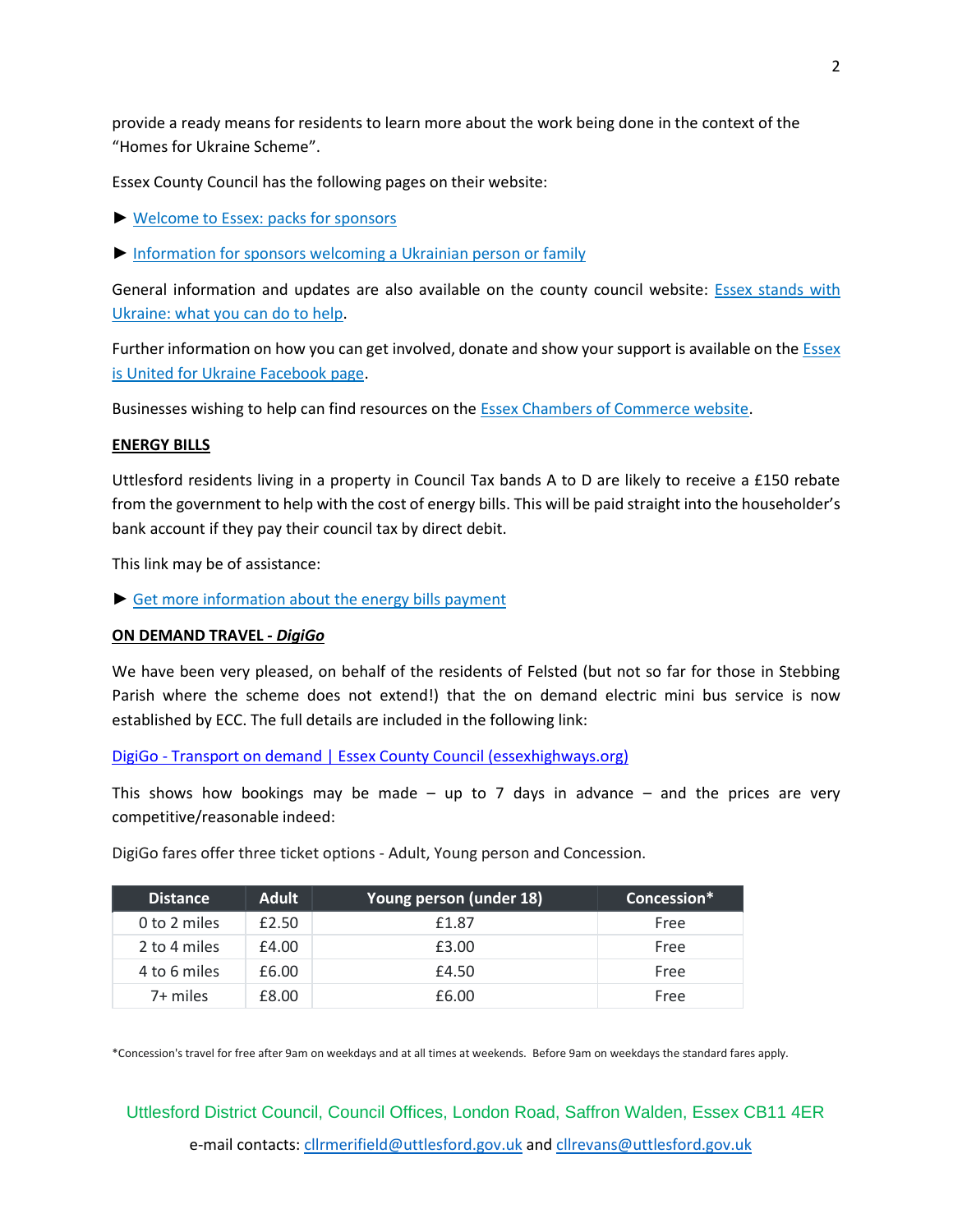We would be most interested to hear from Felsted residents as to the take up and usefulness of this service and John, in his Infrastructure Portfolio capacity, considers that such a facility should be made available district wide so as to assist particularly those living off bus routes/in the remoter rural areas. Further attempts will be made to engage with ECC on this topic.

#### **UDC PLANNING FUNCTION**

As a further update on the planning service, an important appointment has been announced. A new Director of Planning has now been appointed, namely Mr Dean Hermitage who will be joining UDC at the end of June.

Mr Hermitage has lived in Essex all his life – presently residing in Chelmsford – and is formerly chief planner in Southend – so is rather familiar with our district. He is currently in a senior post, reporting to the Secretary of State and Under-Secretary, being Deputy Director of Planning at DLUHC in Whitehall. Sandi and John in their respective roles as Chair of the Planning Committee and planning etc Portfolio Holder were included in the appointment selection process and consider that, from a strong candidates' field, Mr Hermitage will bring much needed leadership, management and experience to the planning function and service.

#### **PLANNING AND THE LOCAL PLAN**

Work by the officers and of course the Local Plan Leadership Group ("LPLG") continues unabated and the latter will be recommending "spatial options" (ie the location of the most suitable and sustainable places for future development district wide between now and 2040).

Residents may wish to watch previous LPLG meetings and read the minutes, as well find out what's coming up next, on the this link on the [UDC website.](https://lnks.gd/l/eyJhbGciOiJIUzI1NiJ9.eyJidWxsZXRpbl9saW5rX2lkIjoxMDEsInVyaSI6ImJwMjpjbGljayIsImJ1bGxldGluX2lkIjoiMjAyMjAzMzAuNTU2NDg3OTEiLCJ1cmwiOiJodHRwczovL3V0dGxlc2ZvcmQubW9kZXJuZ292LmNvLnVrL21nQ29tbWl0dGVlRGV0YWlscy5hc3B4P0lEPTUxMCZ1dG1fbWVkaXVtPWVtYWlsJnV0bV9zb3VyY2U9Z292ZGVsaXZlcnkifQ.0gjflNdVYisWopidqg__y0k8KyLsPsmRW9tgpPyxTro/s/986983849/br/128835418784-l)

All this work is against the backdrop of being **required** by the Government to "find" land to provide for in excess of 700 dwellings every year between now and 2040. This number can only be departed form in "exceptional circumstances" and the LPLG has examined the evidence and guidance to establish whether this might be possible but unfortunately, this has not proved to be the case.

Residents might have read in the national press about certain local authorities (eg Basildon, Hertsmere and Welwyn Hatfield) having decided to withdraw their respective draft plans from examination in light of the Government's long awaited and intended planning reforms and indications as to a possible reevaluation of the way it calculates housing needs (which directly leads to the figure of 700+ mentioned above). The position taken by Basildon however, has resulted in the Minister advising that Council that he is considering intervening and taking over making the Local Plan ie direct intervention by the Planning Inspectorate.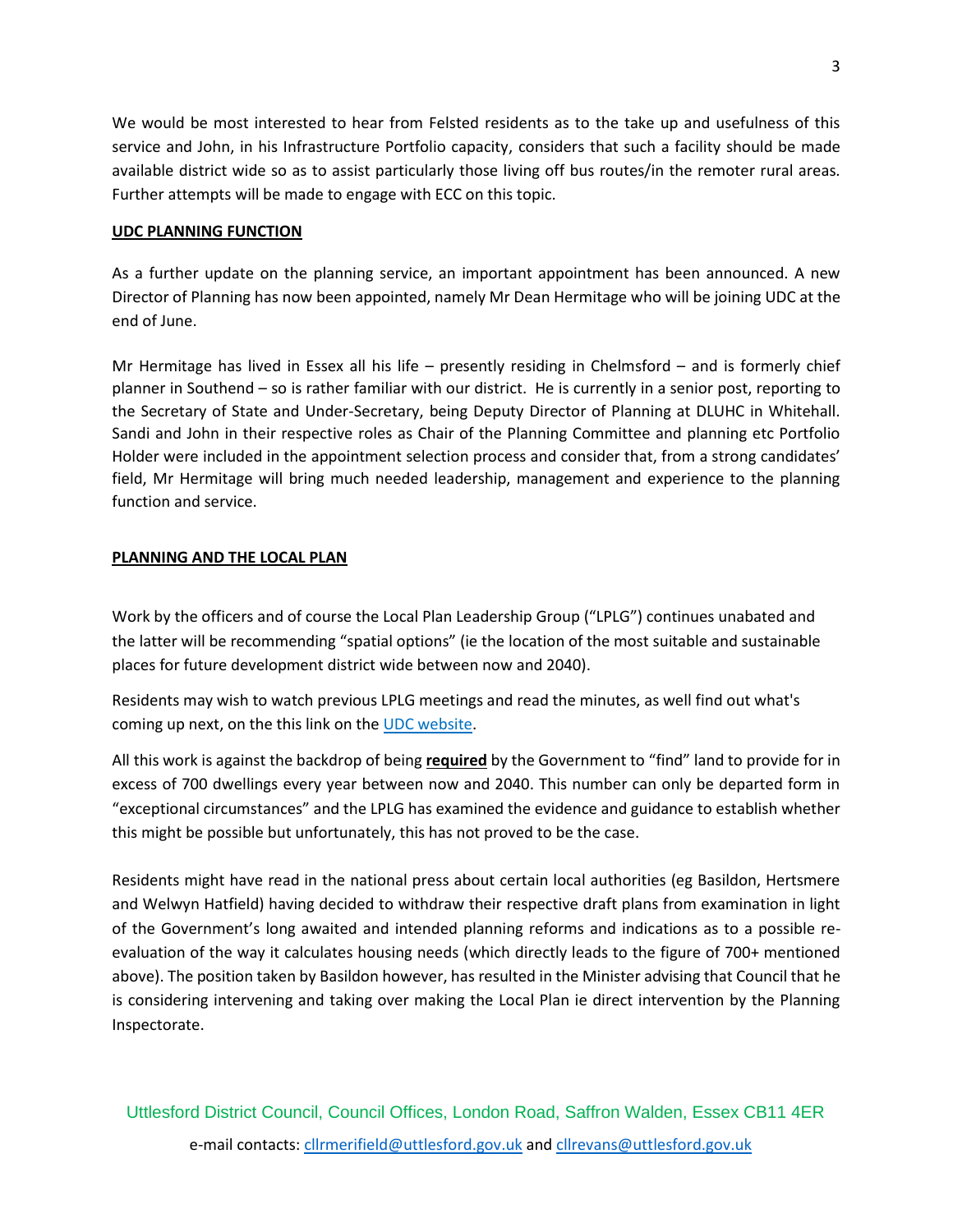Pausing the Local Plan making process is certainly not a step which UDC is considering. However, last week, it was announced that the proposed reforms to the planning system (upon which the Government originally consulted in August-November 2020 and to which UDC contributed detailed responses) will be included in the Queen's Speech on **10 May**. Further reforms to s106 and CIL (Developer Contributions) are then likely to be announced also as to which we shall report further, when details are known.

The Local Plan Leadership Group is of course continuing to review further technical evidence and conducting workshops to assist its members in their work before recommending options to the Cabinet for the spatial strategy of the District. A draft plan will be prepared (including policies and spatial allocations) and the formal step in the timetable will be the Regulation 18 consultation to which Parish Councils, the public, other interested parties can provide comments, and of course residents will be urged to respond, during the weeks prior to commencement of the Summer holidays. UDC continues to aim to have a new local plan in place by summer 2024.

For those especially interested in planning matters and house values in the context of planning policy and their wide range across the district, this paper may be of value:

## [https://www.uttlesford.gov.uk/media/10936/Uttlesford-Housing-Market-Data-March-](https://www.uttlesford.gov.uk/media/10936/Uttlesford-Housing-Market-Data-March-2021/pdf/Housing_Market_Report_March_2021(A).pdf?m=637592671221670000)[2021/pdf/Housing\\_Market\\_Report\\_March\\_2021\(A\).pdf?m=637592671221670000](https://www.uttlesford.gov.uk/media/10936/Uttlesford-Housing-Market-Data-March-2021/pdf/Housing_Market_Report_March_2021(A).pdf?m=637592671221670000)

It contains median house values in each ward and those for Felsted and Stebbing appear at position 8 in the list and well above the Uttlesford average. The observation as to the reported decline in average new house prices might tend to support the proposition (often heard in planning and building circles) that new housing developments **do** lead to greater availability of homes for home ownership entrants.

On a different local plan theme, a consultation as to shopfront design is underway and the UDC planning policy team has developed a new draft Uttlesford Shopfront Design Guide and are asking people to comment. This guide, which will support a policy within the emerging local plan, will be used by applicants who want to make planning applications that will affect shopfronts in the district.

It is driven by a push to improve design quality in the built environment and is intended to make sure shopfronts in Uttlesford are well designed, sustainable, have a distinctive character and identity and fit in with their surroundings. This consultation closes on 27 April.

## [View the Shopfront Design Guide document](https://lnks.gd/l/eyJhbGciOiJIUzI1NiJ9.eyJidWxsZXRpbl9saW5rX2lkIjoxMDIsInVyaSI6ImJwMjpjbGljayIsImJ1bGxldGluX2lkIjoiMjAyMjAzMzAuNTU2NDg3OTEiLCJ1cmwiOiJodHRwczovL3d3dy51dHRsZXNmb3JkLmdvdi51ay9tZWRpYS8xMTI5NS9VdHRsZXNmb3JkLVNob3Bmcm9udC1EZXNpZ24tR3VpZGUvcGRmL1Nob3Bmcm9udF9EZXNpZ25fR3VpZGVBLnBkZj9tPTYzNzgwMDkzNzgyNzYwMDAwMCZ1dG1fbWVkaXVtPWVtYWlsJnV0bV9zb3VyY2U9Z292ZGVsaXZlcnkifQ.Ba8VwNK53YAENIBGucebDFueYuqW0y7sgMuMGnr8QmQ/s/986983849/br/128835418784-l)

## **WASTE COLLECTION AND RECYCLING**

It may not come as a surprise to readers to learn that in a recent survey (in the context of setting a budget for 2022/2023) undertaken by UDC as to the value attributed to services provided by it, the importance of the waste collection and services was ranked highly. We think it is universally regarded as providing a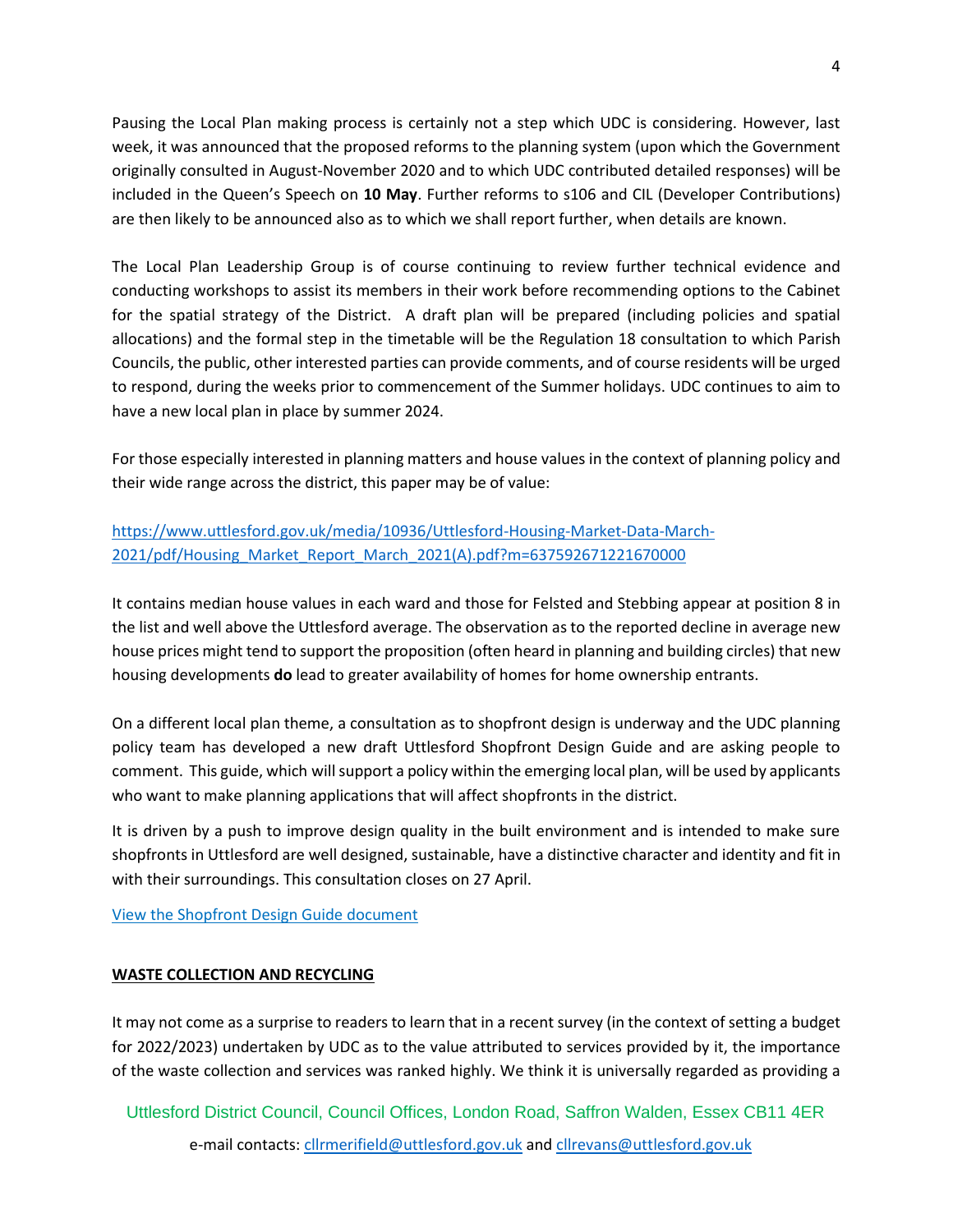good service to the community and in our personal experience (taking into account also the total absence of any complaints received by us) the operatives are helpful and of a community minded disposition.

It might be interesting for residents to see the extent of the work undertaken by the UDC team in the past 4 years (it is to be noted that the 2021/22 statistics run only until December 2021 and will be updated at municipal year end). The quantity of waste handled during the first complete year of COVID lock-down was not surprisingly considerably greater than in previous years. The percentage of recycled waste, as part of the whole, seems to be on the increase but if it remains so, that would be a very positive trend.

| <b>2020/21 Total %</b><br>waste types | <b>Tons</b> | $%$ of<br>total |
|---------------------------------------|-------------|-----------------|
| Food Waste                            | 3298        | 9.56%           |
| Garden Waste                          | 3959        | 11.47%          |
| Recycling (Green<br>bin)              | 11075       | 32.10%          |
| <b>Residual (Grey</b><br>bin)         | 15599       | 45.21%          |
| <b>Street Sweepings</b>               | 574         | 1.66%           |
| <b>TOTAL:</b>                         | 34505       | 100.00%         |

| 2020/21 Total %<br>waste types | <b>Tons</b> | $%$ of<br>total | 2021/22 Total %<br>waste types | <b>Tons</b> | $%$ of<br>total |
|--------------------------------|-------------|-----------------|--------------------------------|-------------|-----------------|
| Food Waste                     | 3298        | 9.56%           | Food Waste                     | 3069        | 11.04%          |
| Garden Waste                   | 3959        | 11.47%          | Garden Waste                   | 4300        | 15.47%          |
| Recycling (Green<br>bin)       | 11075       | 32.10%          | Recycling (Green bin)          | 7416        | 26.68%          |
| <b>Residual (Grey</b><br>bin)  | 15599       | 45.21%          | Residual (Grey bin)            | 12272       | 44.16%          |
| <b>Street Sweepings</b>        | 574         | 1.66%           | <b>Street Sweepings</b>        | 734         | 2.64%           |
| TOTAL:                         | 34505       | 100.00%         | <b>TOTAL:</b>                  | 27791       | 100.00%         |

| 2019/20 Total %<br>waste types | <b>Tons</b> | $%$ of<br>total |
|--------------------------------|-------------|-----------------|
| <b>Food Waste</b>              | 2948        | 9.62%           |
| Garden Waste                   | 3382        | 11.04%          |
| Recycling (Green<br>bin)       | 9245        | 30.17%          |
| <b>Residual (Grey</b><br>bin)  | 14644       | 47.79%          |
| <b>Street Sweepings</b>        | 425         | 1.39%           |
| <b>TOTAL:</b>                  | 30644       | 100.00%         |

| 2019/20 Total %<br>waste types | <b>Tons</b> | $%$ of<br>total | 2018/19 Total %<br>waste types | <b>Tons</b> | $%$ of<br>total |
|--------------------------------|-------------|-----------------|--------------------------------|-------------|-----------------|
| Food Waste                     | 2948        | 9.62%           | Food Waste                     | 2920        | 9.34%           |
| Garden Waste                   | 3382        | 11.04%          | Garden Waste                   | 3285        | 10.51%          |
| Recycling (Green<br>bin)       | 9245        | 30.17%          | Recycling (Green bin)          | 9915        | 31.72%          |
| <b>Residual (Grey</b><br>bin)  | 14644       | 47.79%          | Residual (Grey bin)            | 14277       | 45.67%          |
| <b>Street Sweepings</b>        | 425         | 1.39%           | <b>Street Sweepings</b>        | 864         | 2.76%           |
| TOTAL:                         | 30644       | 100.00%         | <b>TOTAL:</b>                  | 31261       | 100.00%         |

#### **UDC PREMISES AT LITTLE CANFIELD AND LONDON ROAD, SAFFRON WALDEN**

As we reported last month, but to provide an update, the refuse vehicle site in New Street, Great Dunmow will be closing in 2022/23 and relocated, as will the majority of the UDC refuse vehicle fleet, to its new location at Little Canfield (the former "Banana Factory"). The site was purchased by UDC in 2021 from the Administrators of the former owners. This decision was taken partly to enable the removal of refuse vehicles from narrow streets and what had become an inconvenient (small) site in the town for the large vehicles now being deployed, which had very limited facilities for the operatives, but also to provide both office space for UDC personnel and commercial tenants and additionally a substantial volume of warehousing to be rented in the open market.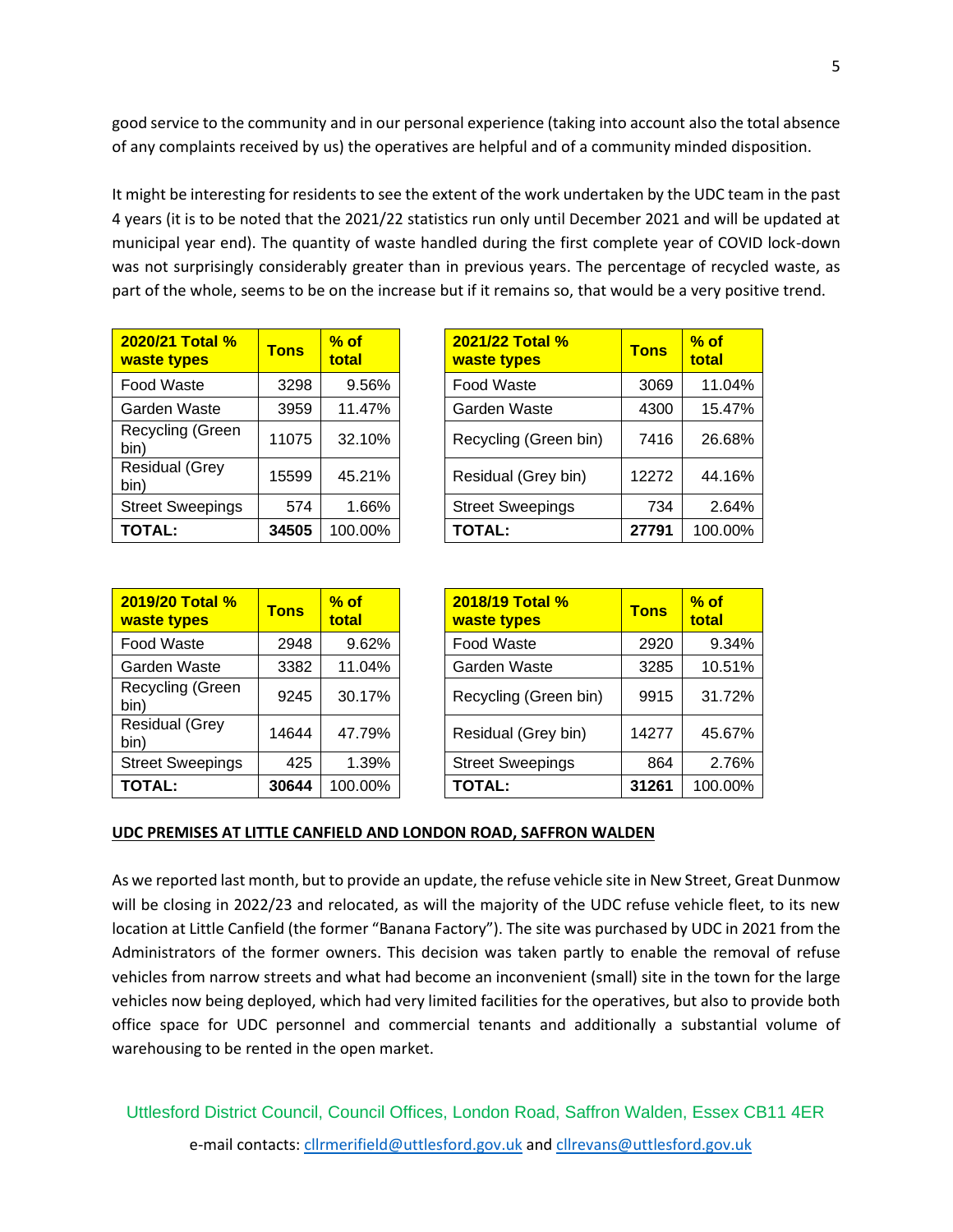Refurbishment of the premises is well advanced and extends to facilities for maintenance of UDC refuse vehicles and cleaning. Positive interest has already been expressed by potential tenants for the warehousing and so the project will be justified in financial and operational terms.

The additional office space to become available will permit some UDC personnel to work from there instead of at London Road, Saffron Walden, as required, freeing up space at the latter. It is intended that such office space will be let and again positive interest has been expressed by potential tenants, adding to the amount of space within the building already let to commercial interests.

After described before, following completion of staff and user surveys and the consideration of working requirements in the future, as a result of the remote working experience which evolved during and post COVID, it has been decided that UDC staff will continue to work partly on a remote basis and partly physically in UDC premises in London Road and Little Canfield. Attendance will be organised on a "team basis" so as to enable proper knowledge transference in way of colleague networking but it means that personnel will not in future have their personal desk space and so in common with many organisations, "hot desking and remote working" will be the operational way forward. Naturally, a reception/help desk facility will continue to be available at the London Road premises for "walk in" assistance.

## **NEIGHBOURHOOD PLANNING**

Members of Felsted Planning Committee might like to learn of the progress made by Stebbing PC whose Neighbourhood Plan was examined in February and was found to meet the Basic Conditions. It passed through Cabinet last week and will come before Full Council at its April Meeting and then proceed to Referendum on 23 June 2022. It has already been given weight at the determination of a recent planning application heard by the UDC Planning Committee (relating to 60 houses in the heart of the village). The application was refused and in the event of it proceeding to appeal, we shall advise you of the outcome in case of use to be added to your local planning precedent data base.

## **HIGHWAYS SCHEMES**

County Cllr Foley has we know reported recently regarding his recent work with you at County level and by way of supplement to it and so as to have a ready point of reference, the following links might be helpful as they contain a summary of the work being undertaken and considered across the District by the Highways Panel.

## [Uttlesford LHP Schemes List \(essexhighways.org\)](https://www.essexhighways.org/uttlesford-lhp-schemes-list)

The attached document which is included in the link and available in excel form (and thus easily searchable as to each Parish in alphabetical order) may be useful: